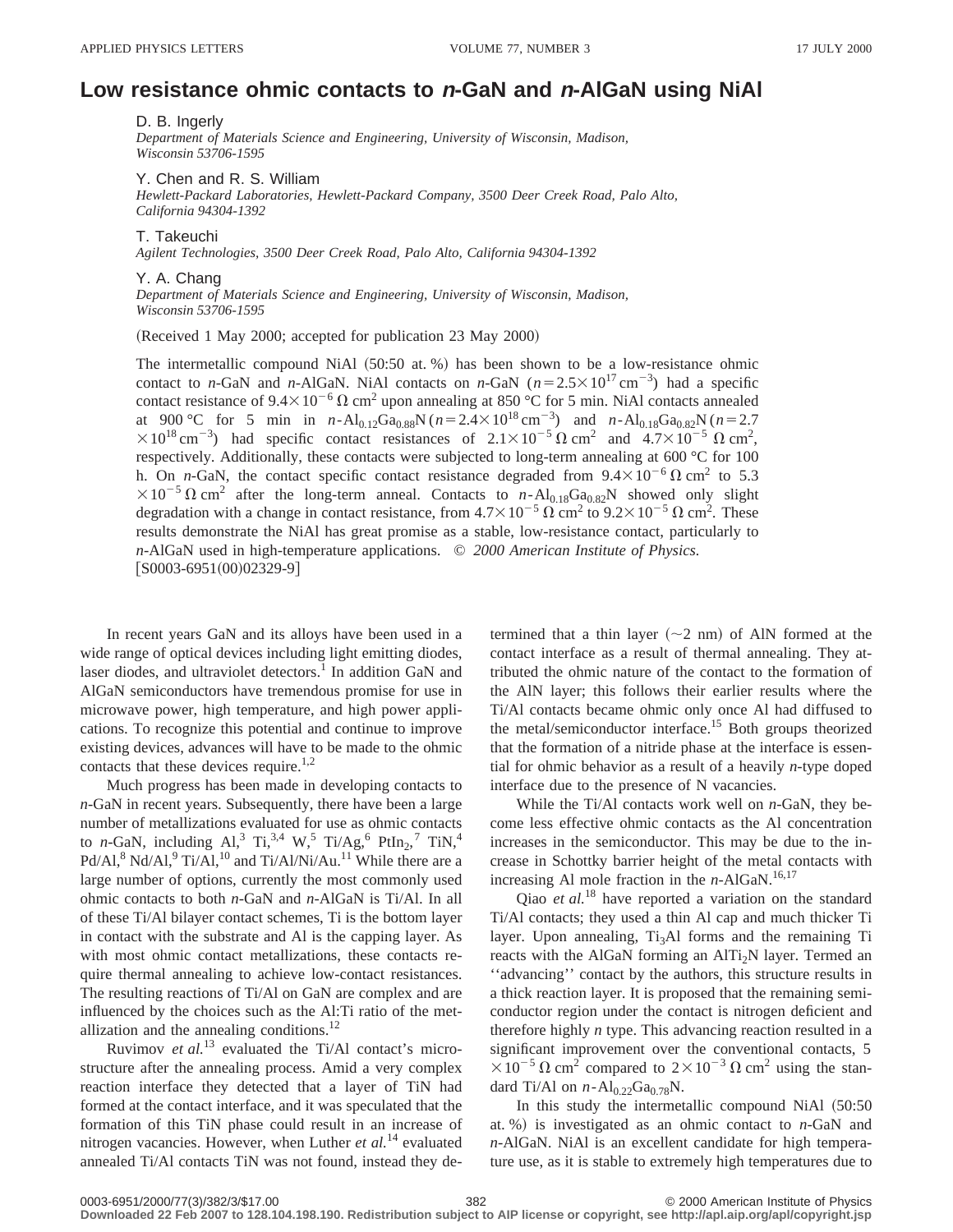its melting point of 1638  $^{\circ}C^{19}$  and its oxidation resistance.<sup>20</sup> Binary and ternary phase diagram information indicates that the Ni–Al–Ga–N system meets the criteria formulated by Swenson *et al.*<sup>21</sup> for participating in an exchange reaction. During this exchange reaction, one element in the metal phase exchanges with another element in the semiconductor without the formation of new phases. In the case of NiAl on GaN and AlGaN, there should be an exchange of Al (from the metal) for Ga (from the semiconductor). The kinetic model of this reaction predicts that the Ga will diffuse throughout the metal film and an  $Al_xGa_{1-x}N$  interface (where  $x \approx 1$ ) should be formed. It is proposed that the formation of this interface will behave in the same manner as the interfaces  $(TiN, AlN, or AlTi<sub>2</sub>N)$  produced by the annealed Ti/Al contacts, resulting in a highly *n*-type doped interface and a low resistance ohmic contact.

The exchange mechanism is a solid state reaction, which has been well studied and identified as a systematic approach for obtaining a desired metal/semiconductor interface.<sup>22,23</sup> This is in contrast to the complex reactions of the Ti/Al and other multilayer contacts. Using NiAl should then simplify the metal/semiconductor reactions and lead to more a defined and controlled reaction interface.

The GaN and AlGaN films were grown directly on the buffer layers deposited at low temperature on sapphire substrates using metalorganic vapor phase epitaxy. The *n*-GaN film was doped with Si to a carrier concentration of 2.5  $\times 10^{17}$  cm<sup>-3</sup>, as measured by the Hall method. In this study *n*-AlGaN films of two different Al concentrations were used. One is a 1.5- $\mu$ m-thick *n*-Al<sub>0.12</sub>Ga<sub>0.88</sub>N film Si doped to a carrier concentration of  $2.4 \times 10^{18}$  cm<sup>-3</sup> and the other was 1.8  $\mu$ m of Al<sub>0.18</sub>Ga<sub>0.82</sub>N Si doped to a carrier concentration of  $2.7 \times 10^{18}$  cm<sup>-3</sup>.

Prior to lithography, the substrates were ultrasonically degreased with warm acetone and methanol for 10 min each. These degreased substrates were then dipped into a  $H_2SO_4$ :  $H_3PO_4$ :  $H_2O$  (1:1:2) solution for 5 s and rinsed in H<sub>2</sub>O. They were then etched in HCl:H<sub>2</sub>O  $(1:2)$  for 4 min and again rinsed in flowing  $H_2O$  for 10 min. The etched substrates were then patterned using standard photolithography techniques. Once patterned, the substrates were placed in a HCl:H<sub>2</sub>O (1:3) solution for 20 s, blown dry with N<sub>2</sub> gas, and immediately loaded into a vacuum chamber with the background pressure less than  $2\times10^{-7}$  Torr.

Nominally 120 nm NiAl  $(50:50$  at. %) films were deposited by radio frequency sputter deposition from a single compound target. X-ray diffraction (XRD) confirmed these films are in the B2 crystal structure when deposited under the sputtering conditions used. After deposition, the photoresist was lifted off in acetone leaving the patterned metal on the wafers. Following liftoff, the contacts were annealed in an AG Associated MiniPulse rapid thermal annealing (RTA) system with flowing argon gas. For the long-term thermal annealing studies the metal contacts were sealed in quartz ampoules under a vacuum of less than  $5 \times 10^{-7}$  Torr with sacrificial *n*-GaN; and placed in conventional furnaces for heat treatment. The current–voltage *(I*–*V)* characteristics were measured across two circular contact pads each with an 80  $\mu$ m radius and the contact's specific contact resistance  $(\rho_c)$  was measured with a circular transmission line model pattern.<sup>24</sup>



FIG. 1. *I*–*V* behavior of NiAl/*n*-GaN contacts for different annealing conditions.

The *I*–*V* characteristics of the NiAl/*n*-GaN contacts are shown in Fig. 1 for three different annealing conditions. It can be seen that the as-deposited contacts have rectifying characteristics, but after annealing they exhibit linear *I*–*V* behavior. The resistance of the contact continued to decrease as the annealing temperature and times increased. After annealing at 700 °C for 1 min, the specific contact resistance was still relatively high at  $1 \times 10^{-3} \Omega \text{ cm}^2$ . However, after annealing at 850 °C for 5 min, the specific resistance contact dropped to  $9.4 \times 10^{-6}$   $\Omega$  cm<sup>2</sup>.

Figure 2 shows the *I*–*V* characteristics of the  $NiAl/n-Al<sub>0.18</sub>Ga<sub>0.82</sub>N$  contacts. The results for these contacts are similar to that of the NiAl/*n*-GaN contacts in that the resistance of the contacts decreased with increased annealing temperatures. However, it is significant that even upon annealing at 800 °C for 1 min little improvement in the contact resistance was shown, but upon annealing at 850 °C for 5 min the *I*–*V* behavior becomes linear and the contact resistance decreases significantly. It should be noted that the trends in the  $I-V$  behavior of the NiAl- $n - Al_{0.12}Ga_{0.88}N$  are virtually the same as those found in Fig. 2. For NiAl contacts annealed at 900 °C for 5 min on  $n - Al_{0.12}Ga_{0.88}N$  and  $n - A$ <sub>0.18</sub>Ga<sub>0.82</sub>N, the specific contact resistance was found to be  $2.1 \times 10^{-5} \Omega \text{ cm}^2$  and  $4.7 \times 10^{-5} \Omega \text{ cm}^2$ , respectively.

These contacts were tested for suitability in high temperature and high power applications by subjecting them to long term thermal annealing. NiAl/*n*-GaN contacts RTA



FIG. 2. *I*–*V* behavior of NiAl/*n*-Al<sub>0.18</sub>Ga<sub>0.82</sub>N contacts for different anneal-

ing conditions. **Downloaded 22 Feb 2007 to 128.104.198.190. Redistribution subject to AIP license or copyright, see http://apl.aip.org/apl/copyright.jsp**